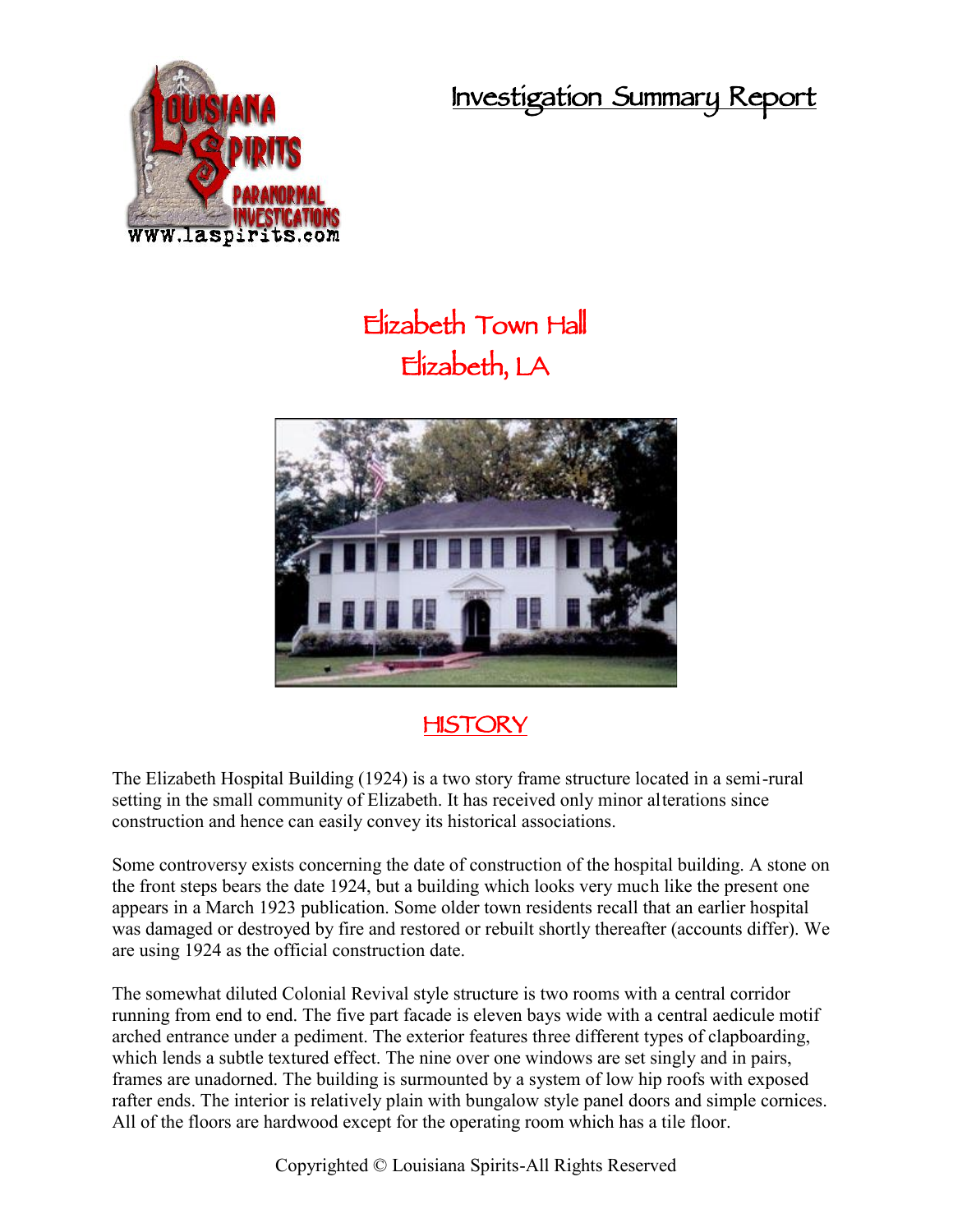The Elizabeth Hospital Building is currently being renovated and the bagasse board walls are being replaced with sheet rock, This has caused only a minimal difference in appearance. The window surrounds, cornices and other historic woodwork features are being retained. In addition, a fire egress door has been cut at each end of the building (side elevations). In our opinion, these changes should be regarded as minor since they make little visual difference

The Elizabeth Hospital Building is locally significant in the area of industry because it best represents the community's origins and early history as a lumber company town.

The sawmill town of Elizabeth was founded, owned, and operated by the Industrial Lumber Company. The company already owned two mills in nearby Oakdale and one in Vinton when in 1907 it located a new mill site at Elizabeth and platted the town. The mill site and adjacent town site were in the heart of a 70,000 acre parcel of long leaf yellow pine acquired by Industrial in 1905.

The huge Elizabeth mill began operation in 1909 and had a daily capacity of 160,000 feet of lumber when operating single shift. The company's two mills in Oakdale each had a daily capacity of 75,000, The three were linked by company built railroads, with Elizabeth serving as an Industrial headquarters. Elizabeth was also the home of three smaller allied industries: Producers' Turpentine Company; Southern Wood Products Corporation (turpentine, pine oil, pine tar and charcoal); and Calcasieu Manufacturing Company (turpentine, resin, and paper from otherwise unusable stumps). These companies, which were part of the Industrial "family," enabled the parent company to boast that "the entire original crop produced by the land has been utilized without waste"

Industrial was also quite proud of its motto "Builders, not spoilers." According to a 1923 company publication, Industrial devoted considerable attention to developing suitable cut over land for agricultural use. Specific activities in Elizabeth included a colonization plan, a sweet potato curing plant, a canning plant, and experimental farms.

This 1923 company publication, although obviously biased, is an invaluable pictorial and written record of Elizabeth's "golden age." It even has an aerial view showing a town much larger than the present one. In addition to the large mill and allied operations, there was a company office, a large mercantile company, a hospital, a civic auditorium, several schools, hotels, six churches (three white and three black), and a movie theatre, not to mention housing for the workers, management, etc. Also, as was often the custom in company towns of the period, Industrial provided outdoor recreational facilities such as a golf course, two hashing clubs, and a park complete with an open air pavilion. Elizabeth's permanent residents numbered about 3,000 in 1923.

According to an individual who has lived in the community since 1911, Industrial shut down operations in 1940, whereupon Elizabeth became a paper mill town. (Apparently Industrial's interests were purchased by a paper mill.) As indicated previously, today's Elizabeth (at least the historic portion) is a considerably reduced and depleted version of the 1923 boom town. The mill is gone, and the only non-residential buildings remaining are the hospital, the company built Methodist church, and a small Catholic church which may or may not have been built by Industrial. There are also 50-75 workers cottages as well as several larger fairly plain houses which were presumably for managers and other upper echelon employees.

The State Historic Preservation Office feels that, of these extant resources the hospital building best represents Elizabeth's history as a lumber company town. The staff at first thought there

Copyrighted © Louisiana Spirits-All Rights Reserved